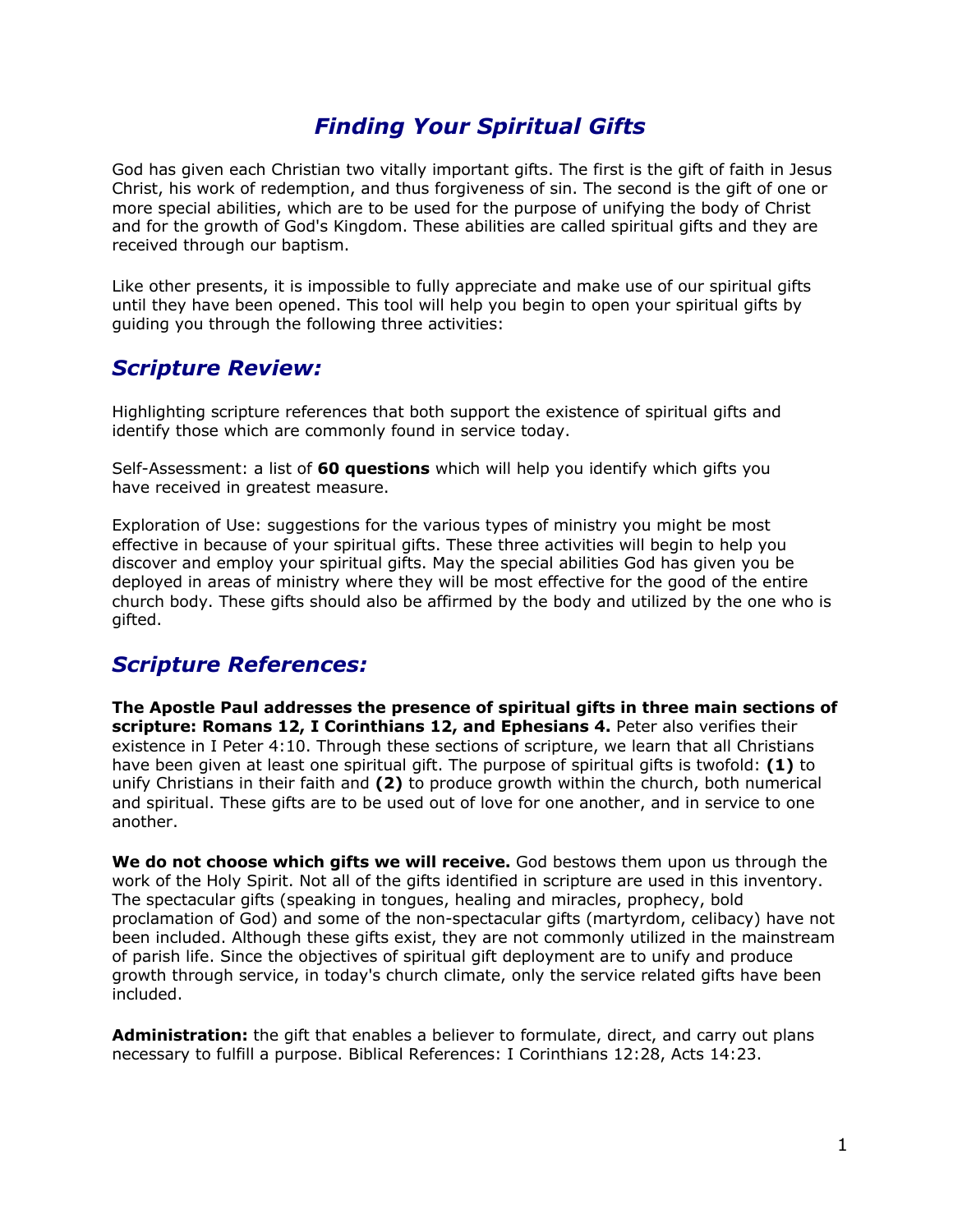**Artistry:** the gift that gives the believer the skill of creating artistic expressions that produce a spiritual response of strength and inspiration. Biblical References: Exodus 31:1- 11, Psalm 149:3a.

**Discernment:** the gift that motivates a believer to seek God's will and purpose and apply that understanding to individual and congregational situations. Biblical References: John 16:6-15, Romans 9:1, I Corinthians 2:9-16.

**Evangelism**: the gift that moves believers to reach nonbelievers in such a way that they are baptized and become active members of the Christian community. Biblical References: Matthew 28:16-20, Ephesians 4:11- 16, Acts 2:36-40.

**Exhortation**: the gift that moves the believer to reach out with Christian love and presence to people in personal conflict of facing a spiritual void. Biblical References: John 14:1, II Timothy 1:16-18, III John 5-8.

**Faith:** the gift that gives a believer the eyes to see the Spirit at work and the ability to trust the Spirit's leading without indication of where it all might lead. Biblical References: Genesis 12:1-4a, Mark 5:25-34, I Thessalonians 1:8-10.

**Giving:** the gift that enables a believer to recognize God's blessings and to respond to those blessings by generously and sacrificially giving of one's resources (time, talent, and treasure). Biblical References: II Corinthians 9:6-15, Luke 21:1-4.

**Hospitality:** the gift that causes a believer to joyfully welcome and receive guests and those in need of food and lodging. Biblical References: Romans 12:13, Romans 16:23a, Luke 10:38.

**Intercession:** the gift that enables a believer to pray with the certainty that prayer is heard and when requests are made, answers will come. Biblical References: Matthew 6:6- 15, Luke 11:1-10, Ephesians 6:18.

**Knowledge:** the gift that drives a person to learn, analyze and uncover new insights with regard to the Bible and faith. Biblical References: I Corinthians 12:8; I Corinthians 14:6, Romans 12:2.

**Leadership:** the gift that gives a believer the confidence to step forward, give direction and provide motivation to fulfill a dream or complete a task. Biblical References: Romans 12:8, John 21:15-17, II Timothy 4:1-5.

**Mercy:** the gift that motivates a believer to feel deeply for those in physical, spiritual, or emotional need and then act to meet that need. Biblical References: Luke 7:12-15, Luke 10:30-37, Matthew 25:34-36.

**Music--Vocal:** the gift that gives a believer the capability and opportunity to present personal witness and inspiration to others through singing. Biblical References: Psalm 96:1- 9, Psalm 100:1-2, Psalm 149:1-2.

**Music--Instrumental:** the gift that inspires a believer to express personal faith and provide inspiration and comfort through the playing of a musical instrument. Biblical References: Psalm 33:1-5, Psalm 150, I Samuel 16:14-23.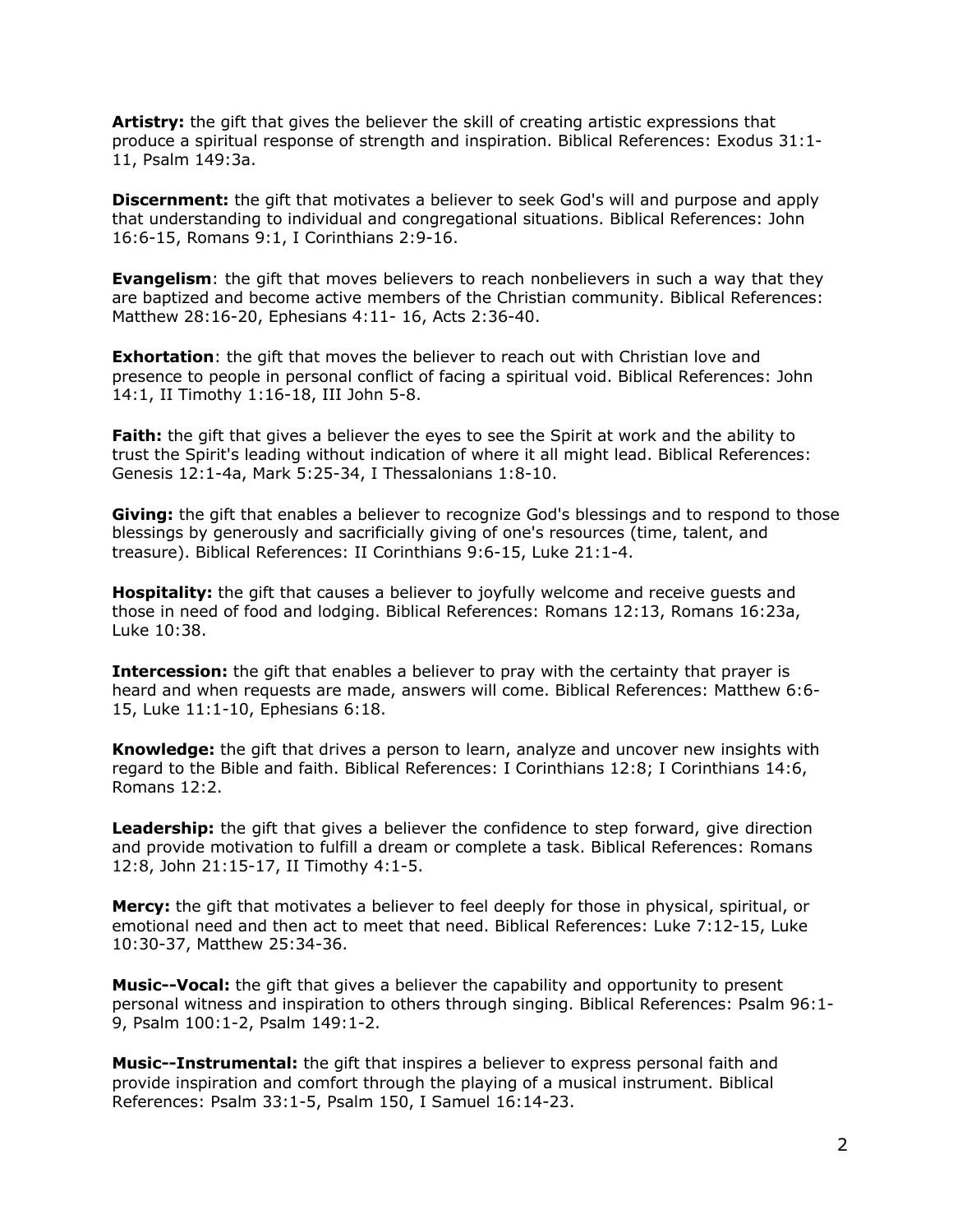**Pastoring** (Shepherding): the gift that gives a believer the confidence, capability and compassion to provide spiritual leadership and direction for individuals or groups of believers. Biblical References: I Timothy 4:12-16, I Timothy 3:1-13, II Timothy4:1-2.

**Service** (Helps): the gift that enables a believer to work gladly behind the scenes in order that God's work is fulfilled. Biblical References: Luke 23:50-54, Romans 16:1-16, Philippians 2:19-23.

**Skilled Craft:** the gift that enables a believer to create, build, maintain or repair items used within the church. Biblical References: Exodus 30:1-6, Exodus 31:3-5, Ezekiel 27:4- 11.

**Teaching:** the gift that enables a believer to communicate a personal understanding of the Bible and faith in such a way that it becomes clear and understood by others. Biblical References: I Corinthians 12:28, Matthew 5:1-12, Acts 18:24-48.

**Wisdom:** the gift that allows the believer to sort through opinions, facts and thoughts in order to determine what solution would be best for the individual believer or the community of believers. Biblical References: I Corinthians 2:6-13, James 3:13-18, II Chronicles 1:7-11.

**Writing:** the gift that gives a believer the ability to express truth in a written form; a form that can edify, instruct and strengthen the community of believers. Biblical References: I John 2:1-6, 12-14, I Timothy 3:14-15, Jude 3.

# *Self-Assessment Inventory*

# **Instructions:**

For each of the 60 questions which follow, circle the number that corresponds with the response that most closely matches how you perceive yourself. Categories are presented diagonally, across the top of the inventory.

- 4, consistently true
- 3, frequently true
- 2, occasionally true
- 1, infrequently true
- 0, rarely true

You might also ask a person who is close to you to score the inventory with, and for, you. Their perception of your strengths may be useful in identifying the gifts with which youhave been truly blessed. After responding to each question, turn to the scoring grid on page six to analyze your results.

1. When presented a goal, I immediately think of steps that need to be taken in order to achieve the desired results. 4 3 2 1 0

2. I express myself through artistic means. 4 3 2 1 0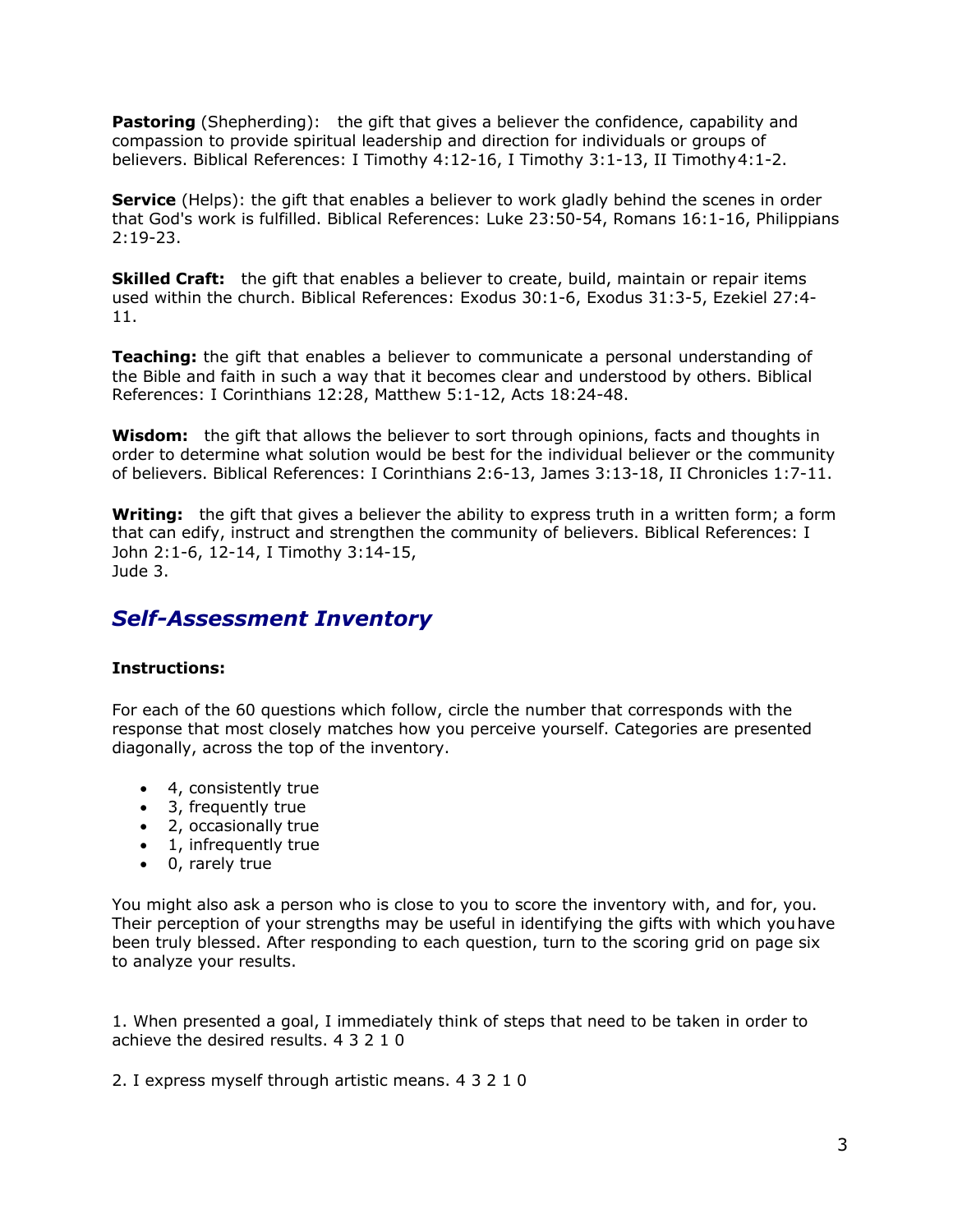3. My faith requires me to seek out God's will and purpose in all circumstances that arise in my life. 4 3 2 1 0

4. I am able to convey the Gospel message to non-believers in ways that they are able to easily understand. 4 3 2 1 0

5. I am moved by those who through conflict or sorrow are wavering in faith. 4 3 2 1 0

6. I am certain of the spirit's presence in my life and the lives of others. 4 3 2 1 0

7. I am blessed by God each day and gladly respond to these blessings by giving liberally of my time and money. 4 3 2 1 0

8. I enjoy meeting new people and becoming acquainted with them. 4 3 2 1 0

9. I know that God hears and responds to my daily prayers. 4 3 2 1 0

10. I feel compelled to learn as much as I can about the Bible and faith. 4 3 2 1 0

11. I am a take charge person. When others follow my direction, the goal or task will be completed. 4 3 2 1 0

12. When I see a person in need, I am moved to assist them. 4 3 2 1 0

13. I love to sing and enjoy inspiring others through song. 4 3 2 1 0

14. I find joy and express myself by playing a musical instrument. 4 3 2 1 0

15. I am motivated to provide spiritual leadership to those who are on a faith journey. 4 3 2 1 0

16. I like working behind the scenes to ensure projects are successful. 4 3 2 1 0

17. I enjoy working with my hands in a trade or skill that required considerable experience to perfect. 4 3 2 1 0

18. My great joy is to communicate biblical truth in such a way that it becomes real and understood by others. 4 3 2 1 0

19. When a challenge is presented, I am usually able to identify an appropriate solution. 4 3 2 1 0

20. I am able to take a thought or idea and put it into a clear and inspiring written form. 4 3 2 1 0

21. I enjoy organizing thoughts, ideas, hopes and dreams into a specific plan of action. 4 3 2 1 0

22. I can translate into artistic form what I first see in my imagination. 4 3 2 1 0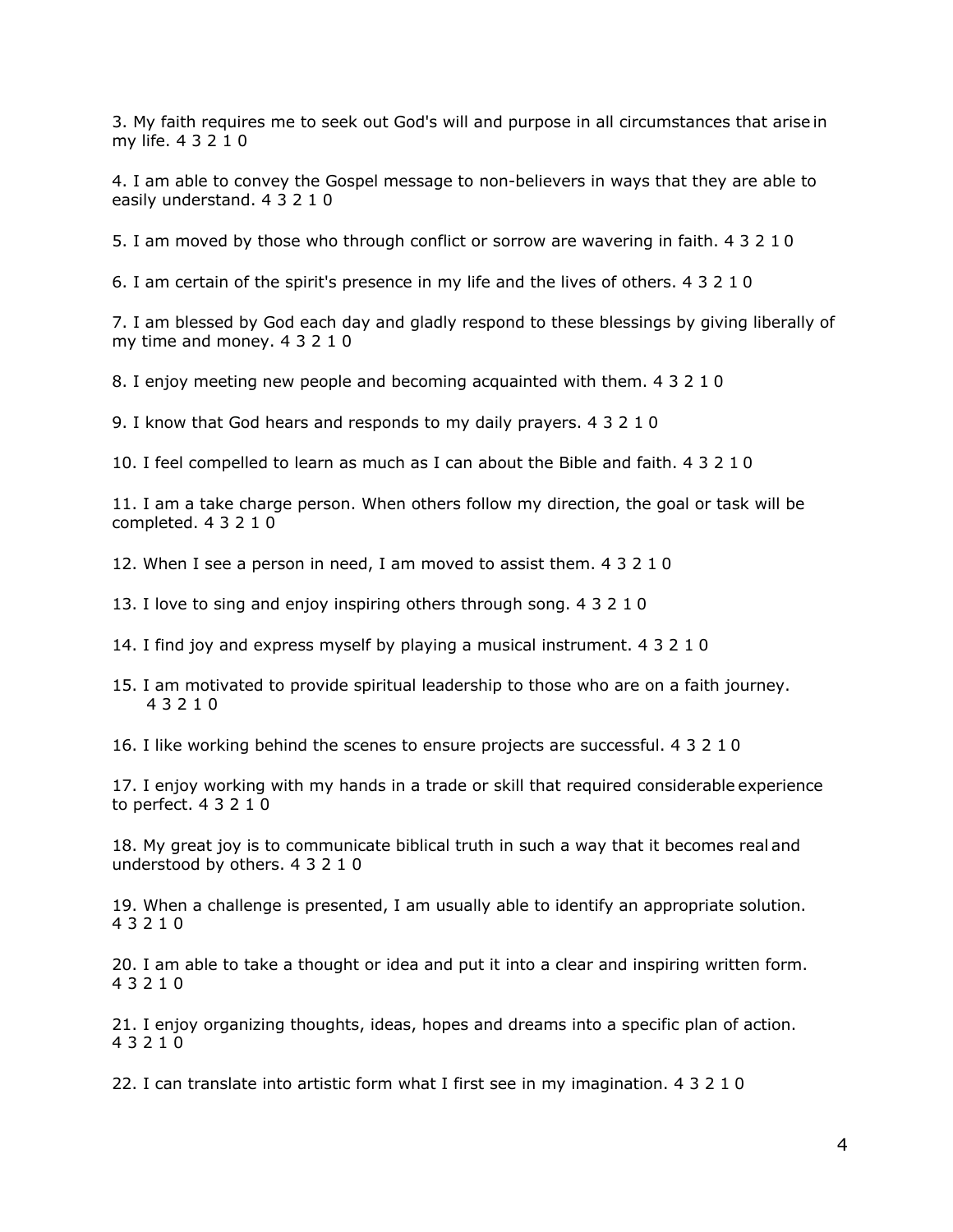23. I have assisted others as they sought to discern whether or not their personal decisions were helpful and in accord with God's will for their lives. 4 3 2 1 0

24. I enjoy being with non-believers and like having the opportunity to encourage them to faith and commitment. 4 3 2 1 0

25. When I know someone is facing a crisis, I feel compelled to provide support and care. 4 3 2 1 0

26. My trust in the Spirit's presence, when I encounter times of personal crisis, is a source of strength for others. 4 3 2 1 0

27. I manage my time and money so that I am able to give much of it to the work of the church or other organizations. 4 3 2 1 0

28. I am often asked to open my home for small group gatherings or social occasions. 4 3 2 1 0

29. I often become so absorbed in my prayer life that the door bell or phone can ring and I will not hear it. 4 3 2 1 0

30. Not one day would be complete without biblical study and thought. 4 3 2 1 0

31. When I am in a group, others will often look to me for direction. 4 3 2 1 0

32. I feel an urgency to provide housing for the homeless, food for the starving, comfort for those in distress. 4 3 2 1 0

33. I have sung before groups and felt a real sense of God's presence. 4 3 2 1 0

34. By my playing a musical instrument, inspiration has been provided for both myself and others. 4 3 2 1 0

35. I have responsibility for providing spiritual guidance to an individual believer or group of believers. 4 3 2 1 0

36. People tell me that without my willingness to do the unnoticed jobs, their work would be more difficult. 4 3 2 1 0

37. I am good at building, repairing, or restoring things and find satisfaction in doing so. 4 3 2 1 0

38. I want to express my faith by assisting others to discover the truths contained in the Bible. 4 3 2 1 0

39. People come to me for help in applying Christian faith and values to personal situations. 4 3 2 1 0

40. I often feel moved to write about my thoughts and feelings so others may benefit from them. 4 3 2 1 0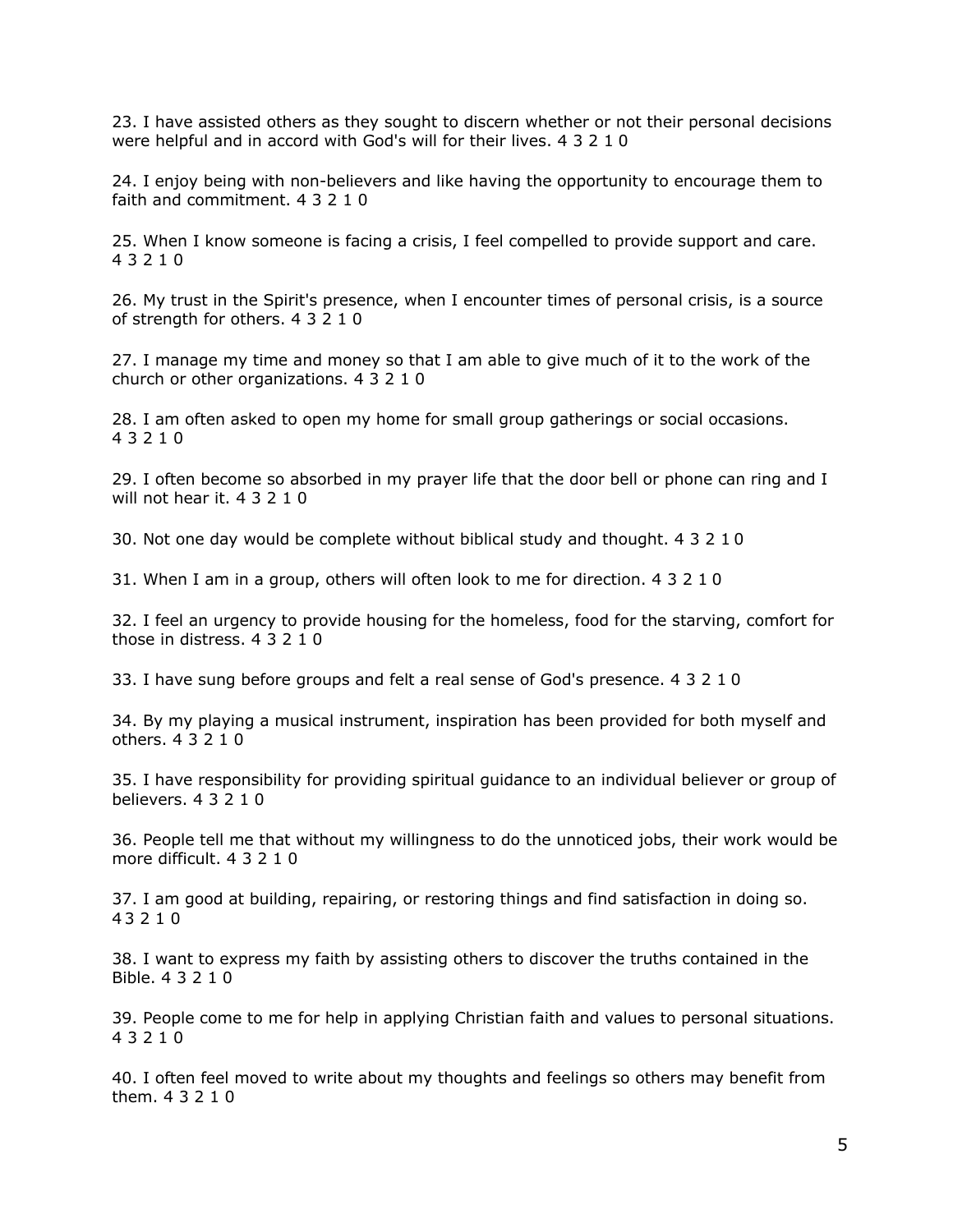41. I have been successful in organizing, directing and motivating people to achieve a goal. 4 3 2 1 0

42. My artistic work has given spiritual strength to both believer and non-believer. 4 3 2 1 0

43. In the congregation, I am often asked if a direction being discussed is in accord with God's will and purpose. 4 3 2 1 0

44. I do not find it difficult to share what Jesus means to me with non-believers. 4 3 2 1 0

45. Those who are struggling with life questions have come to me for guidance and help. 4 3 2 1 0

46. I can see great things happening in my congregation and am not derailed bythe pessimism of others. 4 3 2 1 0

47. When I receive money unexpectedly, one of my first thoughts is to share this gift through the church. 4 3 2 1 0

48. I enjoy welcoming guests and helping them to feel at ease. 4 3 2 1 0

49. Believers have asked me to pray for healing in their lives, and have evidenced God's healing power. 4 3 2 1 0

50. My study of the Bible has proven helpful to others in their faith journey. 4 3 2 1 0

51. People have said they like to work with me because the task will be successfully completed. 4 3 2 1 0

52. People have been surprised by how at ease I am while working with those whoare suffering in mind, body or spirit. 4 3 2 1 0

53. I am grateful and humbled that my singing has provided inspiration and hope for others on their faith journey. 4 3 2 1 0

54. Others have told me they were moved by my playing a musical instrument. 4 3 2 1 0

55. People have come to me for spiritual help and it has developed into a long-term relationship. 4 3 2 1 0

56. When I turn out the lights, take tables down, work in the kitchen or put chairs away, I feel that I have served the Lord. 4 3 2 1 0

57. My knowledge of building, maintenance or repair has been a special value to the church and others. 4 3 2 1 0

58. Students have told me that I can take the most difficult idea or concept and make it understandable. 4 3 2 1 0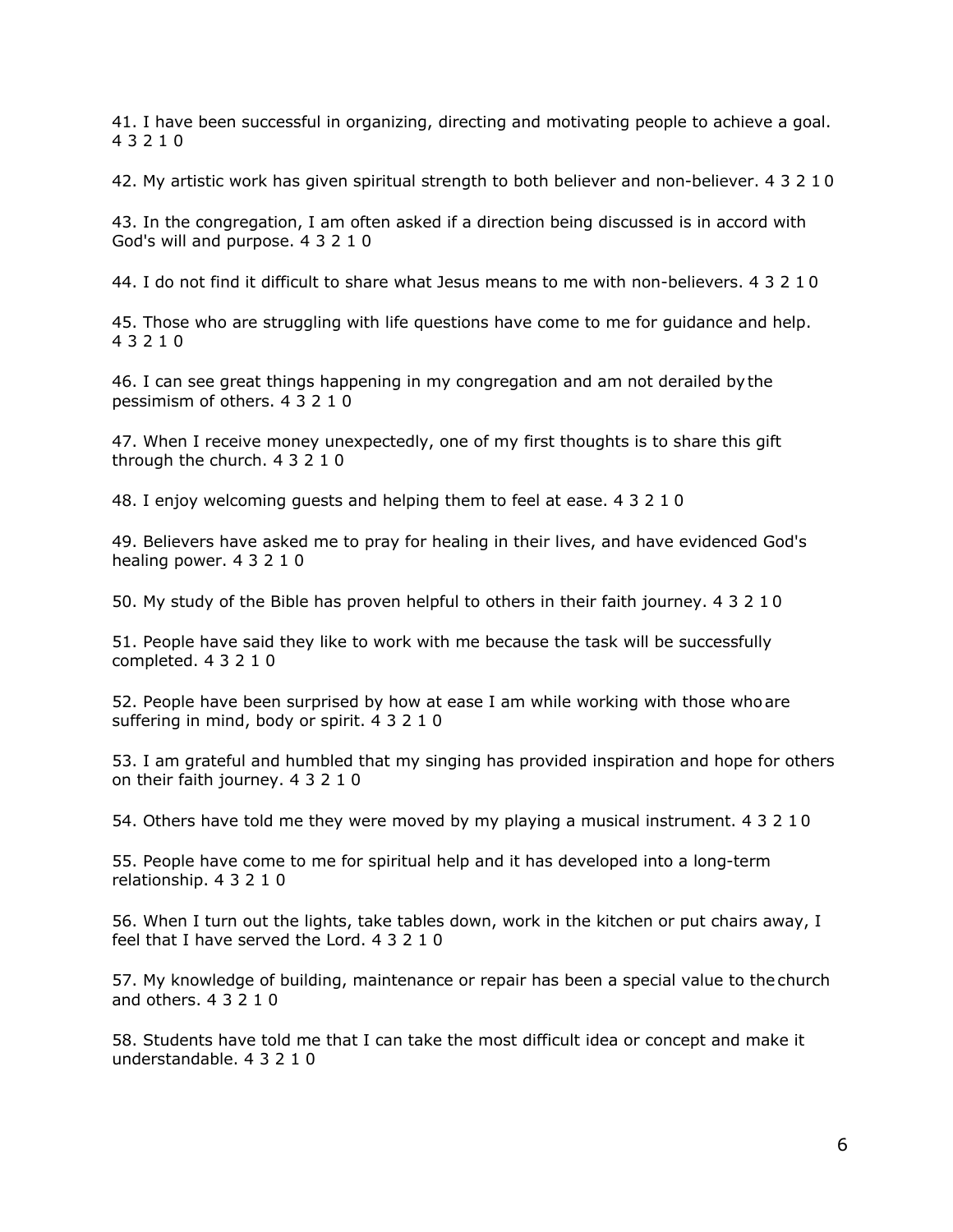59. When direction is needed at work or in the congregation, I am generally asked for my opinion. 4 3 2 1 0

60. My written work has been helpful to others in understanding life's truths. 4 3 2 1 0

# **SCORING GRID**:

For each set of three questions, fill in the number 0 1 2 3 4 5 6 7 8 9 10 11 12 of rectangular blocks equal to your total score. For example, in the category of Administration, the numbers 2+4+3 total 9. Once completed, note that the longer the bar the stronger the corresponding gift.

The strongest gift(s) will generally have a total score of "7" or more. If you have more than one gift with a total of seven or more, then all of these gifts can be referred to as your "gift cluster." Notice how each gift within the cluster has the potential to compliment and support another. The gifts within the cluster will need to be further explored to determine which ones you have truly been blessed with.

This inventory is designed to begin your journey toward spiritual gifts discovery. Keep in mind that it is not a scientific instrument. Your perceptions will be validated by others and confirmed through prayer and by their use over time. Identify your spiritual gift cluster, then list the gifts in the gifts cluster.

# **0 1 2 3 4 5 6 7 8 9 10 11 12**

# **Administration**

Questions 1, 21, 41

# **Artistry**

Questions 2, 22, 42

# **Discernment**

Questions 3, 23, 43

# **Evangelism**

Questions 4, 24, 44

# **Exhortation**

Questions 5, 25, 45

# **Faith**

Questions 6, 26, 46

# **Giving**

Questions 7, 27, 47

# **Hospitality**

Questions 8, 28, 48

# **Intercession**

Questions 9, 29, 49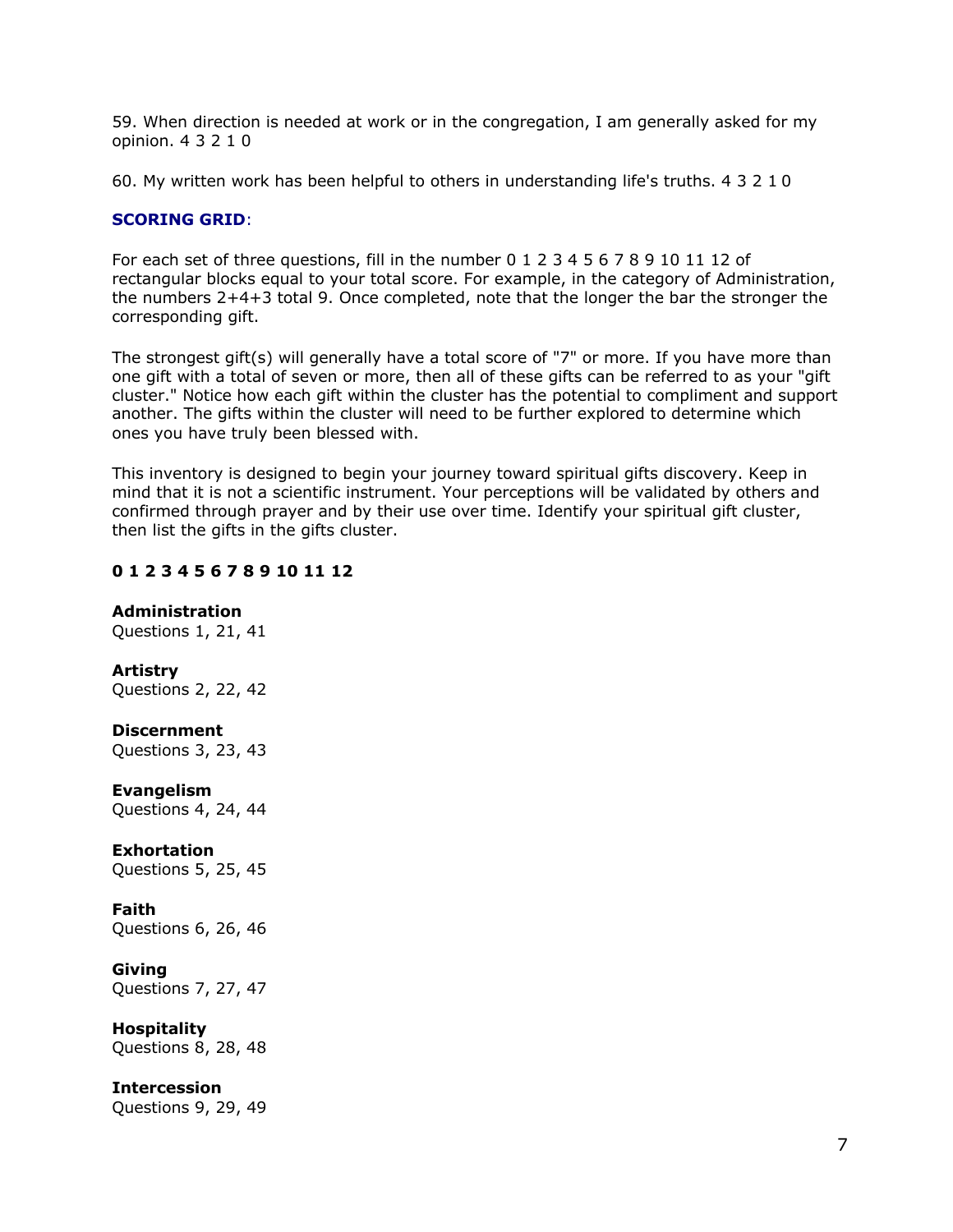# **Knowledge**

Questions 10, 30, 50

# **Leadership**

Questions 11, 31, 51

### **Mercy**

Questions 12, 32, 52

### **Music-vocal**

Questions 13, 33, 53

# **Music-instrumental**

Questions 14, 34, 54

### **Pastoring**

Questions 15, 35, 55

# **Service**

Questions 16, 36, 56

# **Skilled Craft**

Questions 17, 37, 57

#### **Teaching**

Questions 18, 38, 58

# **Wisdom**

Questions 19, 39, 59

#### **Writing**

Questions 20, 40, 60

**Spiritual Gift Cluster**: Draw three circles. In each of the circles, write one of the spiritual gifts that had a total score of seven or more. Begin with the center circle, identifying the gift that had the highest score. In the event of a tie, select the gift you feel you have used effectively in the past, or the one you think you might be most effective in. Then fill in the other circles with a five of the remaining gifts. This group of gifts is your gift cluster (see attachment for gift cluster on page number 12).

#### **Which gifts have you truly been blessed with? Discovering the answer to that question requires the following:**

#### **Prayer**:

Seek the Holy Spirit's guidance while evaluating your gifts.

#### **Study:**

Become familiar with the scripture references, definitions, and how each gift functions within the Body of Christ. This will provide you with a solid foundation from which to further evaluate your gifts.

# **Self-Examination:**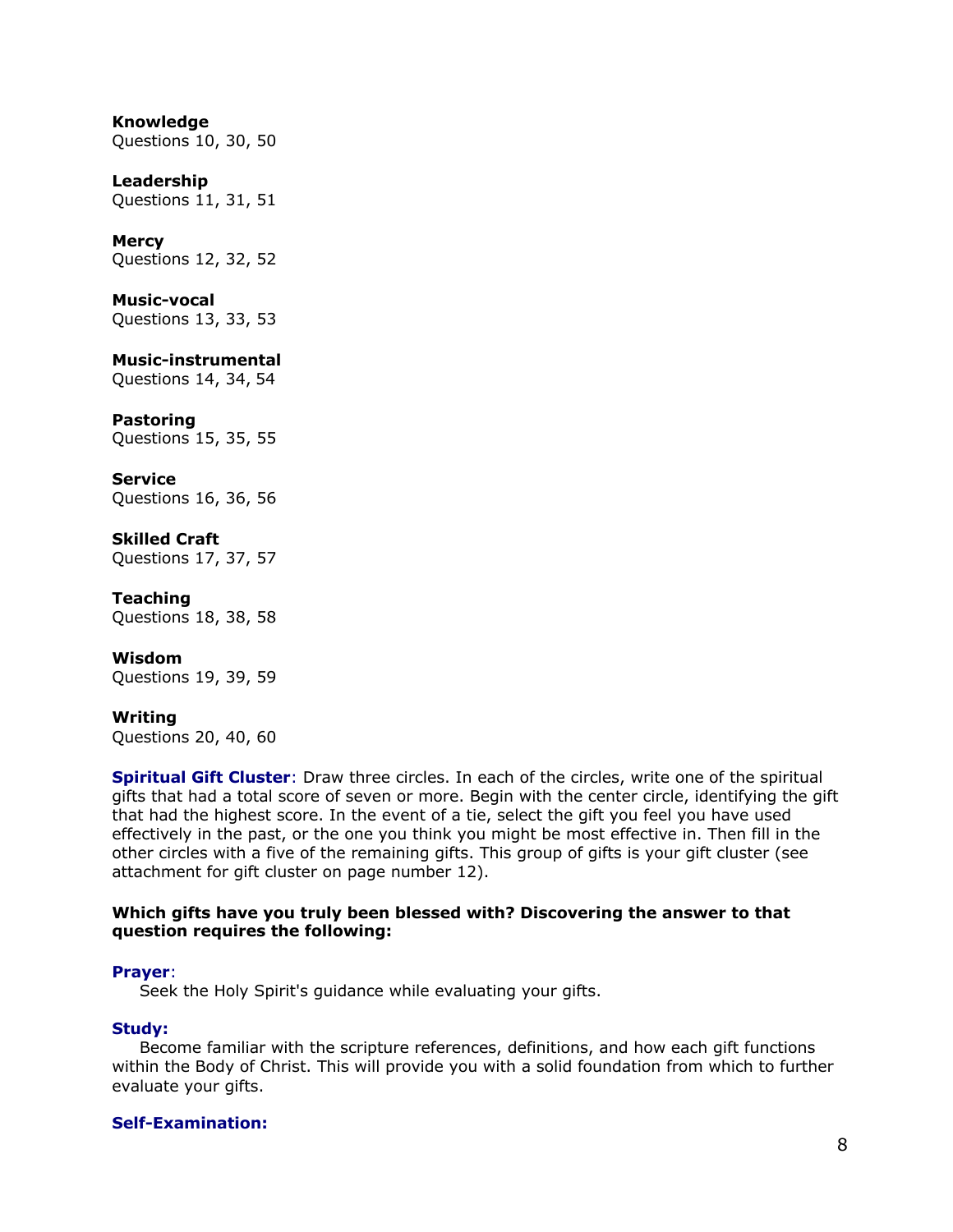Explore your feelings about each of the spiritual gifts in your cluster. Examples of how each gift may be utilized in the church are provided below. As you read these examples, ask

yourself how you feel about the types of ministry activity identified for the gifts in your cluster. You may expect to feel fulfilled through the use of your gifts.

### **Track Your Results:**

As you use your spiritual gifts, pay close attention to the results produced through your efforts. You can expect to experience positive results from the use of your gifts.

#### **Listen For Affirmation:**

As you use your spiritual gifts, listen for affirmation from other Christians. They will recognize and confirm your spiritual gifts, through genuine expressions of approval and thankfulness for a job well done!

#### **Putting Your Gifts To Use**:

All Christians are to work together, supporting one another. However, our gifts make us better prepared and equipped to perform in some areas of ministry over others. A person who is working within a ministry area they are gifted for, will be more effective in that ministry than one they not gifted for.

What types of ministry will you be most effective in? A brief list of ministry examples follows. These examples have been provided merely as thought starters and should not be considered an exhaustive list. Use them as a starting point in exploring the possibilities for putting your gifts to use within your congregation and in your community.

#### **Administration**:

Congregation Council, Finance Staff, Sunday School Superintendent, Vacation Bible School Coordinator, Business Manager

#### **Artistry**:

Banner Making, Drama Club/Clown Ministry/Puppetry, Film/Photography Work, Crafts/Handicrafts, Decorating Team, Set/Props Design Team

#### **Discernment**:

Congregation Council, Long Range Planning Team, Social Ministry Team, Peer Counseling, Support Group Facilitator

#### **Evangelism**:

Prospective Member Visitation, Evangelism Team, Advertising and Marketing, New Member Sponsor, Community Visitation

#### **Exhortation**:

Mutual Ministry Team, Hospital/Home/Institution Visitation, Telecare Ministry, Peer Counseling, Small Group Leader

#### **Faith**:

Congregational President, Stewardship Team, Long Range Planning Team, Teacher/Bible study leader

#### **Giving**:

Capital Campaign Steering Team, Stewardship Team, Volunteer Coordination, Giving Personal Testimony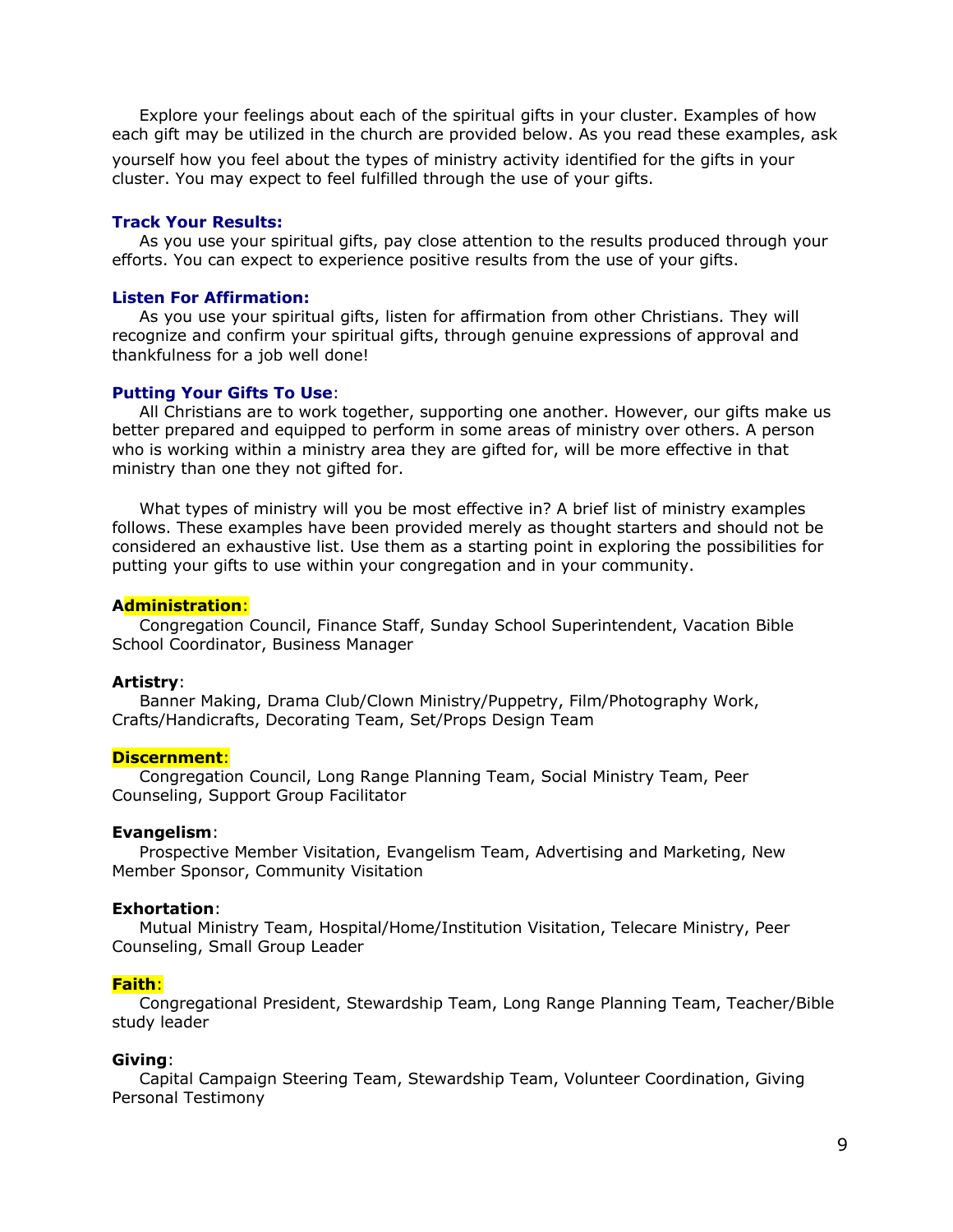### **Hospitality: Greeter/Usher, New Member Sponsor, In-Home Bible Study Host, Visitor Welcome/Information Center, Banquet Server, Fellowship Hour Host/Server**

#### **Intercession**:

Prayer Chain, Prayer Partner, Payer Families/Prayer Circles

### **Knowledge**:

Parish Resource-Library Coordinator, Nominating Team, Long Range Planning Team, Congregation Council

#### **Leadership**:

Sunday School Superintendent, Committee Chairperson (all types), Fellowship Activity Coordinator, Vacation Bible School Coordinator, Congregational President, Speaker-Special Events

### **Mercy**:

Home/Hospital/Institution Visitation, Transportation to Worship/Bible Study, Social Ministry Team, Support Group Leader, Telecare Minister

### **Music-Instrumental**:

Band Leader/Member, Choir Pianist, Special Event Music, Substitute Organist, Vacation Bible School-Music Program

### **Music-Vocal**:

Church Choir, Vocal Ensemble, Sunday School Song Leader, Vacation Bible School Song Leader

# **Pastoring (Shepherding)**:

Adult In-Home Bible Study Leader, New Member Sponsor, Young-Adult Counselor, Small Group Leader, Telecare Minister

# **Service (Helps)**:

Computer Programmer/Data Entry, Newsletter Collation, P.A./Sound System Technician, Tape Recording Worship Services, Child Care, Building/Grounds Upkeep, Kitchen Cleaning Team, Providing Transportation

#### **Skilled Crafts:**

Building Maintenance/Upkeep, Electrical/Masonry/Plumbing/Roofing, Mechanical Repair/Maintenance, Audio/Visual Operator and Repair, Computer Maintenance, Web-Page Developer

#### **Teaching**:

Adult Bible Class Teacher, Sunday School Teacher, Teen Bible Class Teacher, Vacation Bible School Teacher, Conference/Seminar Leader

# **Wisdom**:

Long Range Planning Team, Congregation Council, Peer Counselor, Support Group Leader, Mutual Ministry Team

# **Writing**:

Newsletter Article Writer, Newsletter Editor, Public Relations/Publicity Committee, Letter Writing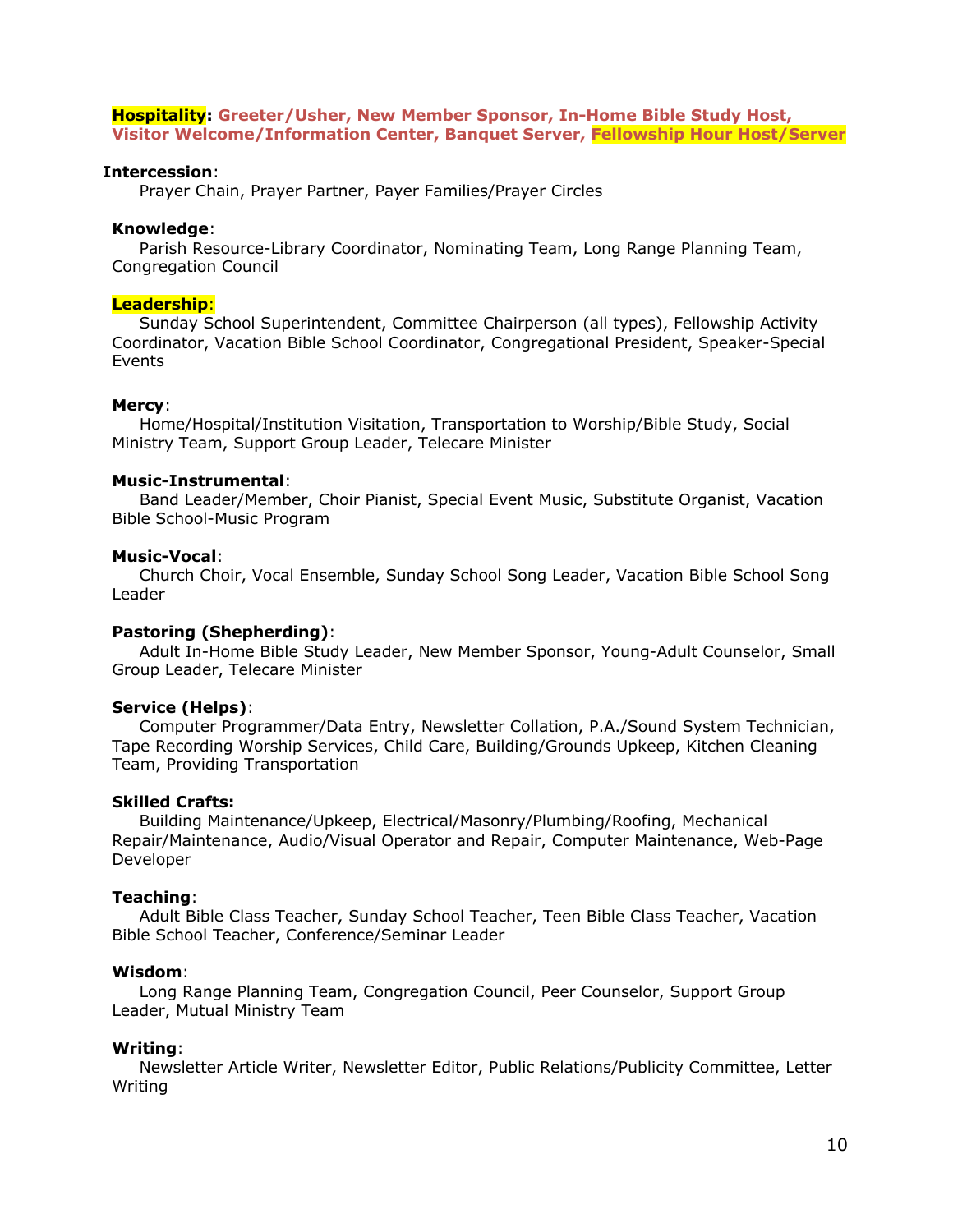**For Further Thought: Your Spiritual Gifts do not appear and disappear as you pass** through the doors of your church! The special gifts God has given you are with you always. They are meant to also be used in your daily life to bring glory to God and serve the needs of others. In the spaces below, identify some of the ways your gifts may be used for these purposes. Specific contexts have been provided as thought starters.

# **Context Gift Ideas For Use Gift Ideas For Use**

# **At home, with family.**

| (1)                                                                                                                                                                                                                         |  |
|-----------------------------------------------------------------------------------------------------------------------------------------------------------------------------------------------------------------------------|--|
| (2)                                                                                                                                                                                                                         |  |
| (3)                                                                                                                                                                                                                         |  |
| (4)                                                                                                                                                                                                                         |  |
| (5)                                                                                                                                                                                                                         |  |
| (6)                                                                                                                                                                                                                         |  |
| At work, with colleagues.                                                                                                                                                                                                   |  |
| (1)                                                                                                                                                                                                                         |  |
| $(2)$ and $(2)$ and $(3)$ and $(4)$ and $(5)$ and $(6)$ and $(7)$ and $(8)$ and $(9)$ and $(1)$ and $(2)$ and $(3)$ and $(4)$ and $(5)$ and $(6)$ and $(7)$ and $(8)$ and $(9)$ and $(1)$ and $(2)$ and $(3)$ and $(4)$ and |  |
| (3)                                                                                                                                                                                                                         |  |
| (4)                                                                                                                                                                                                                         |  |
| (5)                                                                                                                                                                                                                         |  |
| (6)                                                                                                                                                                                                                         |  |
| Within your community.                                                                                                                                                                                                      |  |
| (1)                                                                                                                                                                                                                         |  |
| (2)                                                                                                                                                                                                                         |  |
| $\left(3\right)$                                                                                                                                                                                                            |  |
| (4)                                                                                                                                                                                                                         |  |
| (5)                                                                                                                                                                                                                         |  |
| (6)                                                                                                                                                                                                                         |  |